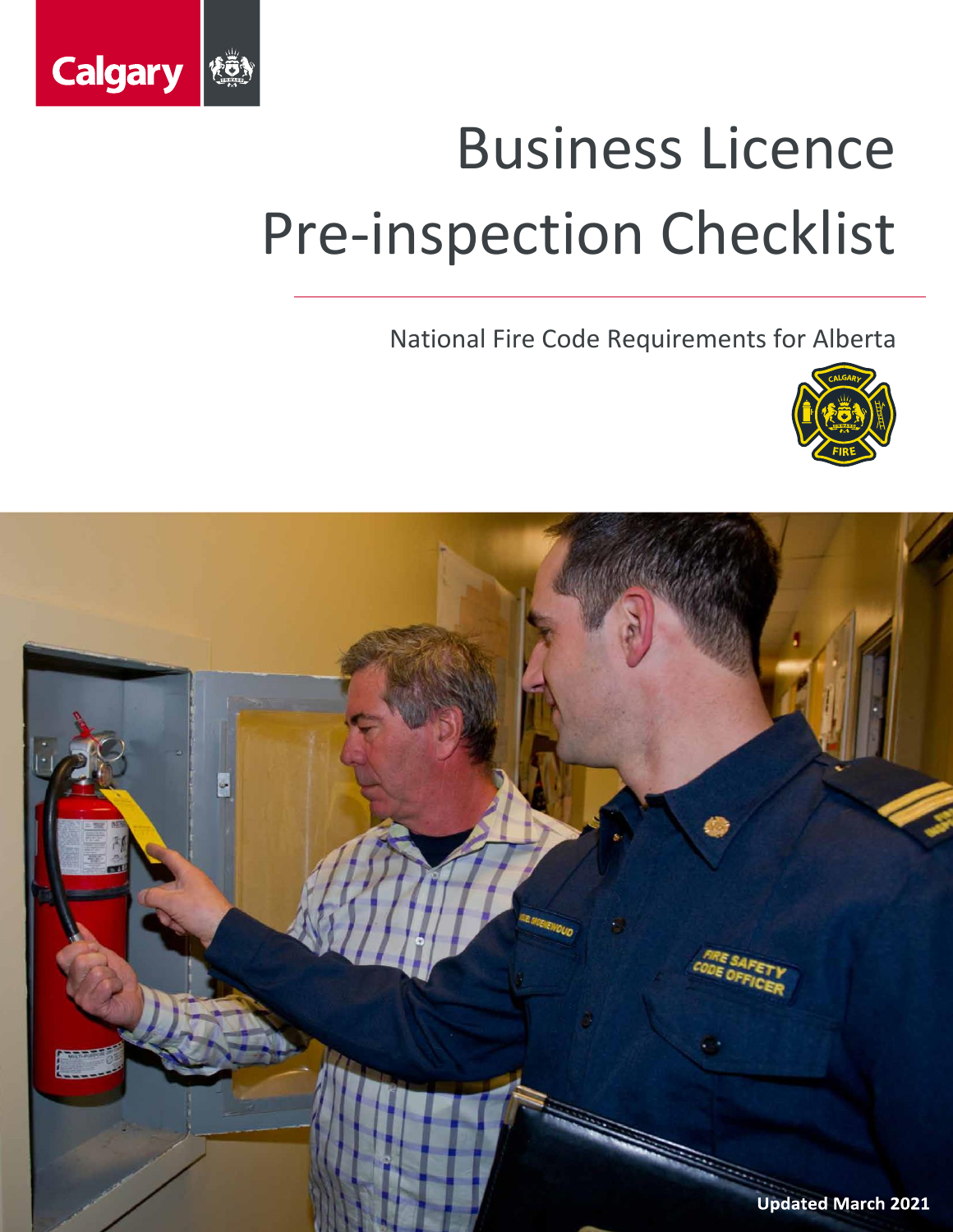This checklist provides business owners with National Fire Code – Alberta Edition (NFC(AE)) requirements that must be met prior to Fire approval for a City of Calgary business licence. Please review this checklist and ensure all applicable requirements are met prior to contacting 311 your fire inspection. The owner or the owner's authorized agent is responsible for ensuring that these requirements are met.

#### **Exact requirements for businesses will vary depending on type of business (activity), building type and age of construction. A Fire Safety Codes Officer (FSCO) is able to determine the exact requirements.**

All NFC(AE) references and National Building Code – Alberta Edition (NBC(AE)) references are from Division B unless otherwise stated. References are from the 2019 editions currently in-force. National Fire Protection Association (NFPA) codes are referenced from NFC(AE).

For additional information please see [Building Owner's Responsibilities for Fire](https://www.calgary.ca/content/dam/www/csps/fire/documents/Building-Owner-Responsibilities.pdf) Safety at [calgary.ca/firecodes.](https://www.calgary.ca/csps/fire/fire-codes/fire-codes.html)

| <b>Address</b>                                                                                                                                                                     | √            | <b>Fire Department Connection</b>                                                                                                                                                                           |  |
|------------------------------------------------------------------------------------------------------------------------------------------------------------------------------------|--------------|-------------------------------------------------------------------------------------------------------------------------------------------------------------------------------------------------------------|--|
| Address numbers must be displayed at a location<br>plainly visible from the roadway. (City Bylaw<br>67M86)                                                                         |              | Fire department connections for standpipes or<br>automatic sprinkler systems must be kept clear<br>of obstructions. There must be at least 2 m<br>clearance around the connections and protective           |  |
| If a building has access to a lane, address<br>numbers are displayed at a location plainly visible                                                                                 |              | caps must be in place. NFC(AE) 6.4.1.1.(1)                                                                                                                                                                  |  |
| from the lane. (City Bylaw 67M86)                                                                                                                                                  |              | <b>Fire Alarm</b>                                                                                                                                                                                           |  |
| <b>Calgary Fire Department (CFD) Access</b>                                                                                                                                        | M            | Fire alarm systems shall be maintained in                                                                                                                                                                   |  |
| CFD access shall be maintained for use at all<br>times for Calgary Fire vehicles. NFC(AE) 2.5.1.5.                                                                                 |              | operable condition at all times. NFC(AE)<br>6.3.1.1.(1)                                                                                                                                                     |  |
| CFD approved <b>lockbox and keys</b> provided for any<br>building with fire protection equipment, elevator<br>control or door access. NFC(AE) 2.5.1.3.                             |              | Fire alarm systems shall be inspected and tested<br>by a qualified person annually. Records of the<br>inspection and testing shall be maintained on the<br>premises for examination by a FSCO prior to Fire |  |
| <b>Private Fire Hydrants</b>                                                                                                                                                       | $\checkmark$ | approval of a business licence. NFC(AE) 6.3.1.2. /<br>Div C 2.2.1.2. / Div C 2.2.4.3.(1)                                                                                                                    |  |
| Private fire hydrant(s) shall be inspected, tested<br>and maintained annually. Maintain records at the<br>premises for examination by a FSCO. NFC(AE)<br>6.4.1.1. & Div C 2.2.1.2. |              | If the business has a shared fire alarm with the<br>alarm panel located in another area of the<br>building, a current copy of the annual inspection<br>and testing records must be examined by the          |  |
| Hydrants shall have a minimum of 2 m of<br>unobstructed clearance on the front and sides                                                                                           |              | FSCO prior to Fire approval of a business licence.                                                                                                                                                          |  |
| with one 1 m of clearance to the rear.                                                                                                                                             |              | If a fire alarm is not monitored then permanent<br>signs, with directions to contact 911 in case of an                                                                                                      |  |
| <b>Permits</b>                                                                                                                                                                     | $\sqrt{}$    | emergency, are required above each manual pull<br>station. NFC(AE) 2.8.2.7.(3)                                                                                                                              |  |
| If required, all necessary permits from Calgary<br>Building Services (CBS) must be obtained prior to<br>interior or exterior construction.                                         |              | If the fire alarm is zoned, a zone map shall be<br>provided by the annunciator panel that indicates<br>corresponding zones to areas in alarm.                                                               |  |
| All required permits from CBS shall be signed off<br>by the appropriate SCO.                                                                                                       |              |                                                                                                                                                                                                             |  |

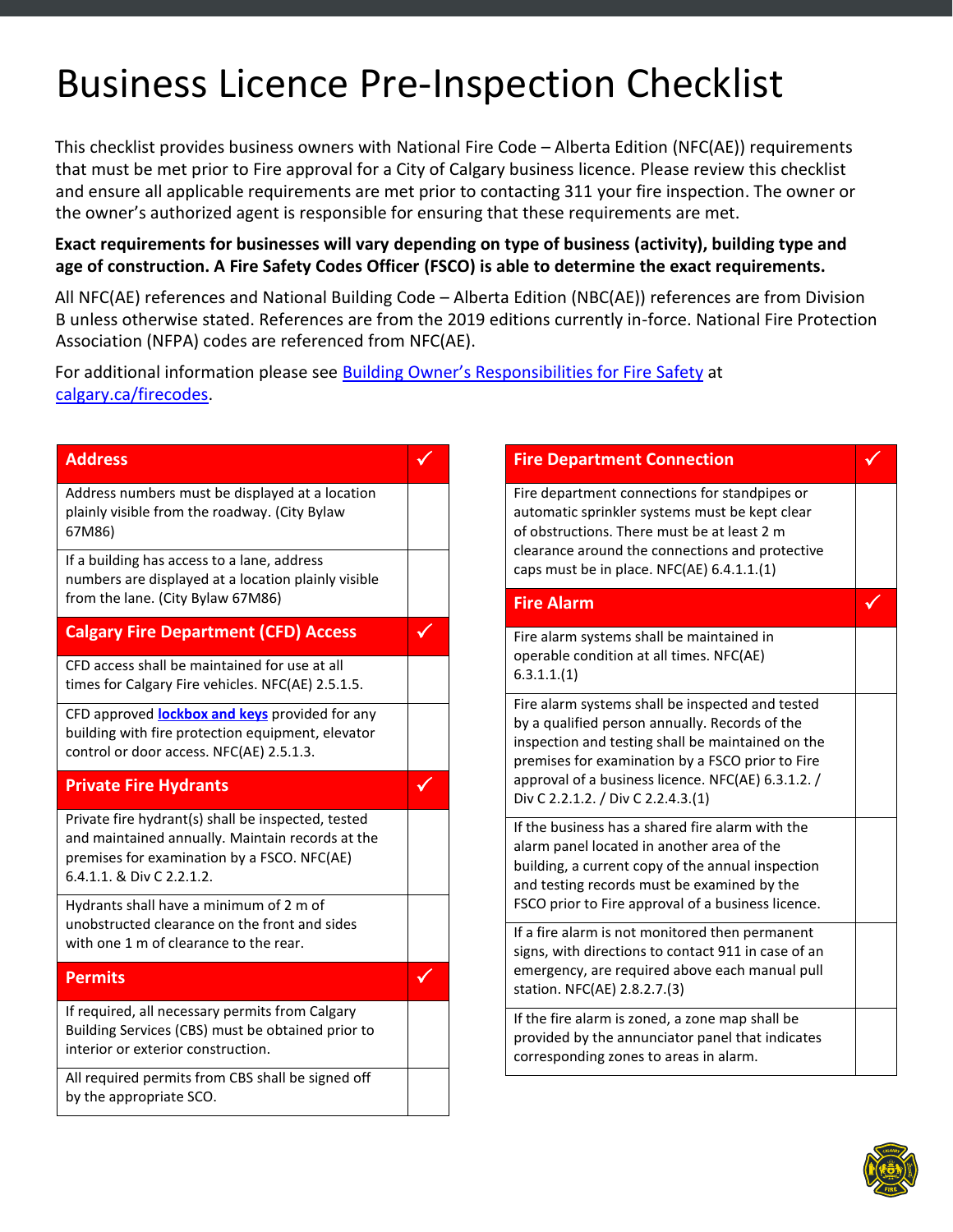| <b>Sprinkler Systems</b>                                                                                                                                                                                                                                                                            |  |
|-----------------------------------------------------------------------------------------------------------------------------------------------------------------------------------------------------------------------------------------------------------------------------------------------------|--|
| Sprinkler systems shall be inspected, tested and<br>maintained (ITM) annually by a qualified person.<br>Records of ITM shall be maintained on the<br>premises for examination by the FSCO prior to<br>Fire approval of a business licence. NFC(AE)<br>6.4.1.1.(1) / Div C 2.2.1.2. / Div C 2.2.4.4. |  |
| If the business has a shared sprinkler system, a<br>current copy of the annual ITM records must be<br>examined by the FSCO prior to Fire approval of a<br>business licence.                                                                                                                         |  |
| Doors on rooms containing the sprinkler system<br>controls shall include signage indicating<br>"Sprinkler Control Room."                                                                                                                                                                            |  |
| <b>Fire Extinguishers</b>                                                                                                                                                                                                                                                                           |  |
| It is strongly recommended that a fire<br>extinguisher supplier be consulted for any fire<br>extinguisher requirements.                                                                                                                                                                             |  |
| Except where required by the NFC(AE), portable<br>extinguishers shall be selected and installed in<br>accordance with NFPA 10 "Portable Fire<br>Extinguishers." NFC(AE) 2.1.5.1.(2)                                                                                                                 |  |
| Fire extinguishers shall be listed, labelled,<br>serviced and tagged by a qualified person within<br>the past 12 months. NFC(AE) 6.1.1.5.(3) /<br>NFC(AE) 6.2.1.1.(1) / Div C 2.2.4.2.                                                                                                              |  |
| Travel distance to at least one fire extinguisher<br>shall be determined by the hazard, fire<br>extinguisher size and placement. NFPA 10                                                                                                                                                            |  |
| For indoor and outdoor storage all fire<br>extinguishers are to be visible and accessible<br>with an access aisle of a minimum of 1 m.<br>NFC(AE) 3.2.2.2.(2)                                                                                                                                       |  |
| Fire extinguishers must be visible, accessible and<br>should be located near exits or in corridors/aisles<br>that provide access to exits.                                                                                                                                                          |  |
| All fire extinguishers must be properly mounted:<br>Less than 40 lbs total weight -<br>maximum 5 ft high<br>Greater than 40 lbs - maximum 3.5 ft<br>high<br>No less than 4 inches off the floor. NFPA 10                                                                                            |  |

| <b>Exiting</b>                                                                                                                                                                                                                                                                                                                                                                                                              |  |
|-----------------------------------------------------------------------------------------------------------------------------------------------------------------------------------------------------------------------------------------------------------------------------------------------------------------------------------------------------------------------------------------------------------------------------|--|
| Every exit door shall open in the direction of exit<br>travel, swing on a vertical axis and open easily.<br>NBC(AE) 3.4.6.12.(1)                                                                                                                                                                                                                                                                                            |  |
| Exit doors shall be clearly identifiable and not<br>obscured by curtains or other hangings. NBC(AE)<br>3.4.6.11.(4)                                                                                                                                                                                                                                                                                                         |  |
| All locking, latching and other fastening devices<br>on exit doors shall permit the door to be readily<br>opened from the inside with not more than one<br>releasing operation and without requiring keys,<br>special devices or specialized knowledge of the<br>door opening mechanism. NBC(AE) 3.4.6.16.(1)                                                                                                               |  |
| Panic hardware is required on exit doors in an<br>assembly occupancy having an occupant load<br>greater than 100; on every exit door leading to a<br>lobby from an exit stair shaft; on every exterior<br>door leading from an exit stair shaft in a building<br>with an occupant load greater than 100; and,<br>every exit door from a floor area containing a<br>high hazard industrial occupancy. NBC(AE)<br>3.4.6.16(2) |  |
| Exterior passageways and exterior exit stairs shall<br>be maintained free of snow and ice<br>accumulations. NFC(AE) 2.7.1.7.(1)                                                                                                                                                                                                                                                                                             |  |
| Exits and means of egress (ways out) shall be<br>kept clear of combustible materials. NFC(AE)<br>2.4.1.1(2)                                                                                                                                                                                                                                                                                                                 |  |
| Door release hardware, latches and locks shall be<br>maintained in good working condition at all<br>times. NFC(AE) 2.7.2.1.(6)                                                                                                                                                                                                                                                                                              |  |
| Means of egress, including stairways, shall be<br>maintained in good repair and free of<br>obstruction. NFC(AE) 2.7.1.6.(1)                                                                                                                                                                                                                                                                                                 |  |
| <b>Exit Lights</b>                                                                                                                                                                                                                                                                                                                                                                                                          |  |
| Exit lighting and exit signs shall be illuminated<br>when the building is occupied. NFC(AE)<br>2.7.3.1(2)                                                                                                                                                                                                                                                                                                                   |  |
| Ensure exit lights work when the power is out.                                                                                                                                                                                                                                                                                                                                                                              |  |
| <b>Emergency Lights</b>                                                                                                                                                                                                                                                                                                                                                                                                     |  |
| If emergency lighting is required it shall be<br>maintained in operable condition. NFC(AE)<br>2.7.3.1(3) / 6.5.1.6. / 6.5.1.7(1)                                                                                                                                                                                                                                                                                            |  |

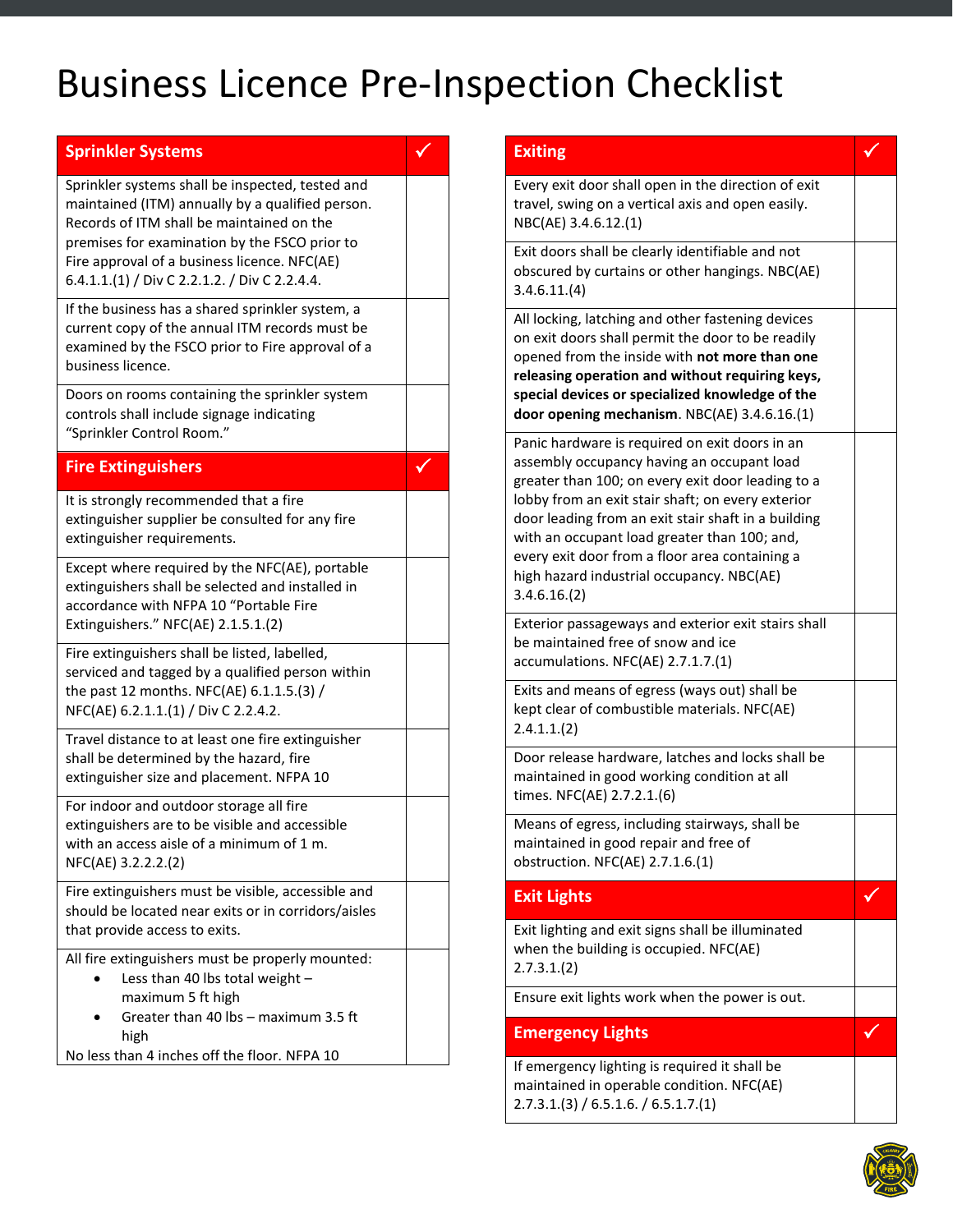| <b>Fire/Smoke Control</b>                                                                            | ✓            | Kitchen fire suppression systems shall be                                                             |   |
|------------------------------------------------------------------------------------------------------|--------------|-------------------------------------------------------------------------------------------------------|---|
| Any hole or damage in fire rated construction                                                        |              | inspected, serviced and maintained every six<br>months. NFC(AE) 2.6.1.9.(2) / NFPA 96                 |   |
| shall be sealed or repaired to maintain the                                                          |              |                                                                                                       |   |
| integrity of the fire rating. NFC(AE) 2.2.1.2.(1)                                                    |              | Records of inspection and testing shall be                                                            |   |
|                                                                                                      |              | maintained on the premises for inspection by a                                                        |   |
| Fire rated doors, shutters, wired glass or glass<br>block and any related hardware, closing devices, |              | FSCO prior to Fire approval of a business licence.<br>NFC(AE) Div C 2.2.1.2.                          |   |
| frames and anchors that are damaged shall be                                                         |              |                                                                                                       |   |
| repaired or replaced to meet or exceed the fire                                                      |              | Instructions for manually operating fire                                                              |   |
| protection rating required. NFC(AE) 2.2.2.2.(1)                                                      |              | suppression systems shall be prominently posted<br>in the kitchen as part of the fire safety plan.    |   |
| All fire doors must be operable at all times by                                                      |              | NFC(AE) 2.6.1.9.(5)                                                                                   |   |
| making adjustments and repairs to door                                                               |              |                                                                                                       |   |
| hardware and accessories to ensure proper                                                            |              | A "K" Class fire extinguisher shall be mounted on<br>the wall in the kitchen and inspected, serviced  |   |
| closing and latching and repairing or replacing                                                      |              | and maintained annually by a qualified person.                                                        |   |
| inoperative parts of hold-open devices and                                                           |              | NFC(AE) Div C 2.2.4.2.(1) / NFPA 10                                                                   |   |
| automatic releasing devices. NFC(AE)                                                                 |              |                                                                                                       |   |
| 2.2.2.4.(1)(c)(d)                                                                                    |              | <b>Electrical</b>                                                                                     | V |
| Fire doors shall not be obstructed, blocked,<br>wedged open, or altered in any way that would        |              | All electrical wiring shall be in good repair. If in                                                  |   |
| prevent the intended operation of the fire door.                                                     |              | doubt contact a licenced electrician. NFC(AE)                                                         |   |
| NFC(AE) 2.2.2.4.(4)                                                                                  |              | 2.4.7.1(1)                                                                                            |   |
|                                                                                                      |              | Extension cords shall not be used as substitutes                                                      |   |
| <b>Special Fire Suppression Systems</b>                                                              | $\checkmark$ | for permanent wiring. NFC(AE) 2.4.7.1.(1)                                                             |   |
| Special fire suppression systems shall be                                                            |              | All electrical outlets and switches shall have                                                        |   |
| inspected, tested and maintained (ITM) by a                                                          |              | cover plates. NFC(AE) 2.4.7.1.(1)                                                                     |   |
| qualified person every six months, in                                                                |              | A clearance of 1 m shall be maintained around                                                         |   |
| conformance with the applicable NFPA standard.<br>NFC(AE) 6.6.1.1.(1) / Div C 2.2.4.1.               |              | electrical panels.                                                                                    |   |
| Records of ITM shall be maintained on the                                                            |              | <b>Housekeeping</b>                                                                                   | ✓ |
| premises for inspection by the FSCO prior to Fire                                                    |              |                                                                                                       |   |
| approval of a business licence. NFC(AE) Div C                                                        |              | Combustible materials in and around buildings                                                         |   |
| 2.2.1.2.                                                                                             |              | shall not accumulate in quantities or locations<br>that will constitute an undue fire hazard. NFC(AE) |   |
| <b>Commercial Cooking Systems</b>                                                                    |              | 2.4.1.1(1)                                                                                            |   |
|                                                                                                      |              | Rooms containing building services (e.g. furnace,                                                     |   |
| Any kitchen producing grease-laden vapours shall<br>have an exhaust and fire protection system       |              | boilers, electrical equipment, etc.) shall not be                                                     |   |
| installed that conforms to NFPA 96. NBC(AE)                                                          |              | used for storage. NFC(AE) 2.4.1.1.(2)                                                                 |   |
| 6.9.1.3.(1) / 3.3.1.2.(2)                                                                            |              | Materials subject to spontaneous ignition such as                                                     |   |
|                                                                                                      |              | oily rags, shall be deposited in a listed and                                                         |   |
| Commercial cooking equipment exhaust systems<br>shall be approved by a heating, ventilation and      |              | labelled container or be removed from the                                                             |   |
| air conditioning (HVAC) SCO.                                                                         |              | premises. NFC(AE) 2.4.1.3.(1)                                                                         |   |
| Commercial cooking exhaust systems shall be                                                          |              | All suspended ceiling panels shall be in place.                                                       |   |
| professionally inspected and cleaned (as needed)                                                     |              |                                                                                                       |   |
| by a certified company a minimum of every six                                                        |              |                                                                                                       |   |
| months by a qualified person. NFC(AE) 2.6.1.9.(3)                                                    |              |                                                                                                       |   |
| / Div C 2.2.4.1. / NFPA 96                                                                           |              |                                                                                                       |   |
|                                                                                                      |              |                                                                                                       |   |